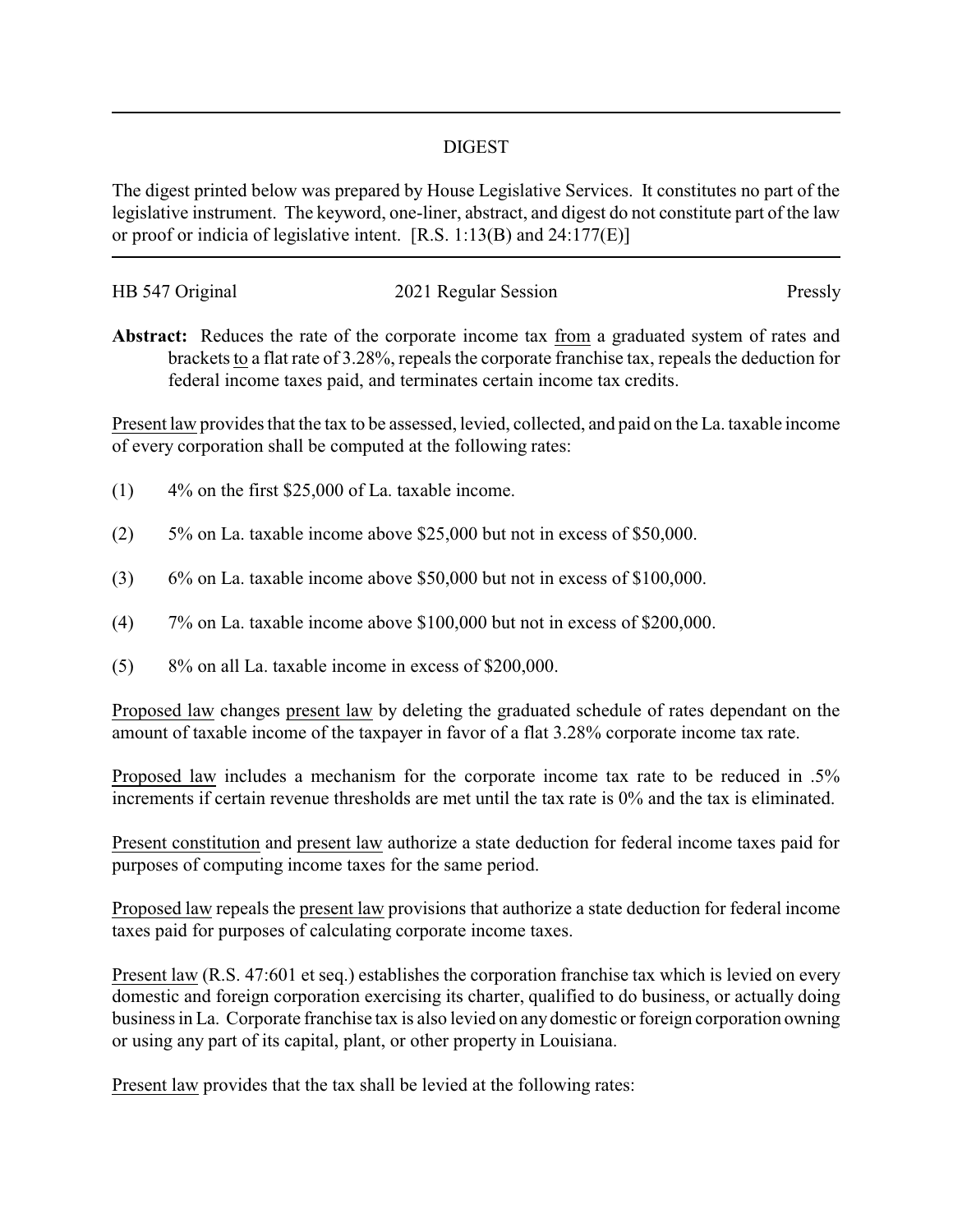- $(1)$  \$1.50 per \$1,000 of taxable capital, up to \$300,000.
- $(2)$  \$3 per \$1,000 of taxable capital above \$300,001.

Present law suspends the lower tier of corporate franchise tax and the initial tax for small business corporations for taxable periods beginning between July 1, 2020, and June 30, 2021.

## Proposed law repeals present law.

Present law requires every corporation or other entity subject to the franchise tax to pay only an initial tax of \$110 in the first accounting period in which it becomes subject to the tax. Proposed law repeals present law.

Present law authorizes the Board of Commerce and Industry, with approval of the governor, to enter into exemption contracts with manufacturing establishments, headquarters, or warehousing and distribution establishments seeking such exemption if requirements of present law are met regarding the location of the entity seeking the exemption for tax equalization.

Proposed law prohibits the Board of Commerce and Industry from entering into any exemption contract on or after Jan. 1, 2023, and prohibits the Board of Commerce and Industry from renegotiating or approving the renewal of an existing contract on or after Jan. 1, 2023. However, contracts entered into prior to Jan. 1, 2023, shall continue to receive tax exemptions pursuant to the terms of the agreement with the state as long as the conditions of the contract continue to be met. Proposed law does apply to contracts of exemption of ad valorem property taxes entered into or approved by the Board of Commerce and Industry pursuant to the present constitution.

Present law authorizes the following tax credits for state-certified motion picture productions:

- (1) A 25% tax credit if the base investment is in excess of \$300,000 or if the production is a La. screenplay production.
- (2) An additional 5% base investment credit for projects filmed outside the New Orleans Metro Zone, but not including St. John the Baptist Parish.
- (3) An additional 10% base investment credit for certain expenditures equal to or greater than \$50,000 but less than \$5 million for projects meeting certain La. screenplay criteria.
- (4) A 15% credit for La. resident payroll expenditures.
- (5) A 5% credit for certain La.-based visual effects expenditures meeting certain requirements.

Present law prohibits credits for applications received on or after July 1, 2025.

Proposed law retains present law but accelerates termination of the motion picture production tax credit from on or after July 1, 2025, to beginning Jan. 1, 2023.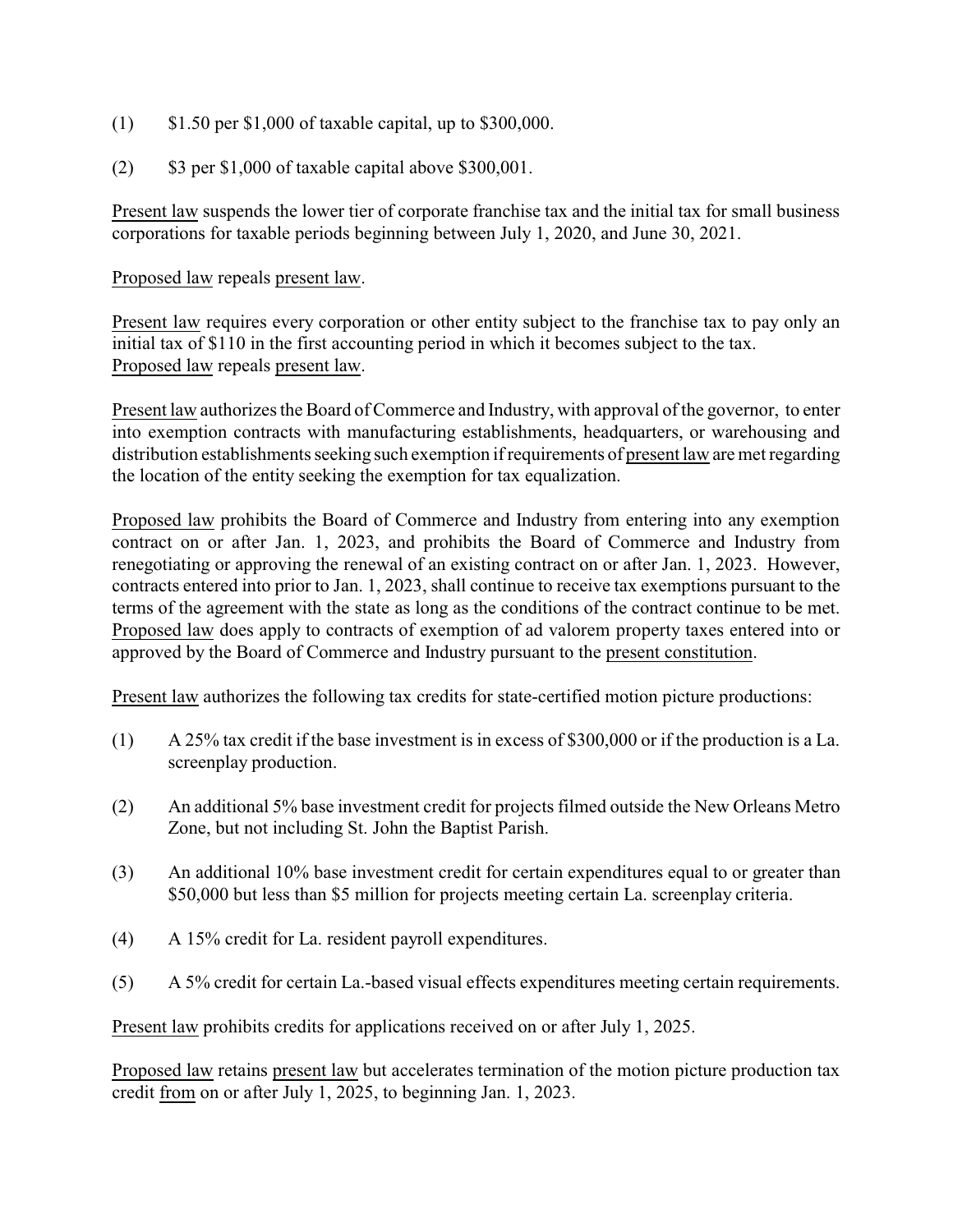Present law establishes the Angel Investor Tax Credit program which authorizes a 25% income or corporate franchise tax credit on investments in La. small businesses that are certified by La. Economic Development as "Louisiana Entrepreneurial Businesses."

Present law limits the total amount of credits granted under the program to \$3.6 million per year but authorizes the department to carryforward residual unused credits in anycalendar year to subsequent calendar years without regard to the annual credit cap. Prohibits credits from being granted or reserved for applications received by the Dept. of Economic Development on or after July 1, 2025.

Proposed law retains present law but accelerates the termination date for granting or reserving credits from on or after July 1, 2025, to on or after July 1, 2023.

Present law authorizes an income tax credit for applications for state-certified digital media productions submitted to the office of entertainment industry development on or after July 1, 2017, and subsequently approved by the office and secretary, that shall be earned by a company at the time funds are expended in La on a state-certified production. The amount of the credit shall be equal to 18% of the base investment and an additional 7% tax credit to the extent the base investment is expended on payroll for La. residents employed in connection with a state-certified production.

Proposed law retains present law but terminates the credit beginning Jan. 1, 2023 and prohibits credits from being granted for applications received on or after Jan. 1, 2023.

Present law authorizes a state income tax credit for investments made in state-certified sound recording productions until July 1, 2026. The tax credit is earned by investors at the time expenditures are certified by the Dept. of Economic Development (DED) according to the total base investment certified for the sound recording production company per calendar year. The aggregate amount of credits that can be certified each year is limited to \$2,160,000; however, 50% of the credits certified each year shall be reserved for qualified music companies (QMC).

Present law provides that the amount of the credit for each investor for state-certified productions received on or after July 1, 2017, is 18% of the base investment made by that investor in excess of \$25,000 or, if a resident of this state, in excess of \$10,000. Present law provides for the following additional tax credits for state-certified productions:

- (1) QMC Tier 1 payroll credit of 10% for each new job with a salary of \$35,000 through \$66,000 per year.
- (2) QMC Tier 2 payroll credit of 15% for each new job with a salary of \$66,000 but not more than \$200,000.
- (3) Additional 10% increase in the base amount if the base investment is expended by a QMC on a sound recording of a resident copyright.

Proposed law prohibits credits from being allowed or granted for applications received on or after July 1, 2023. Otherwise retains present law.